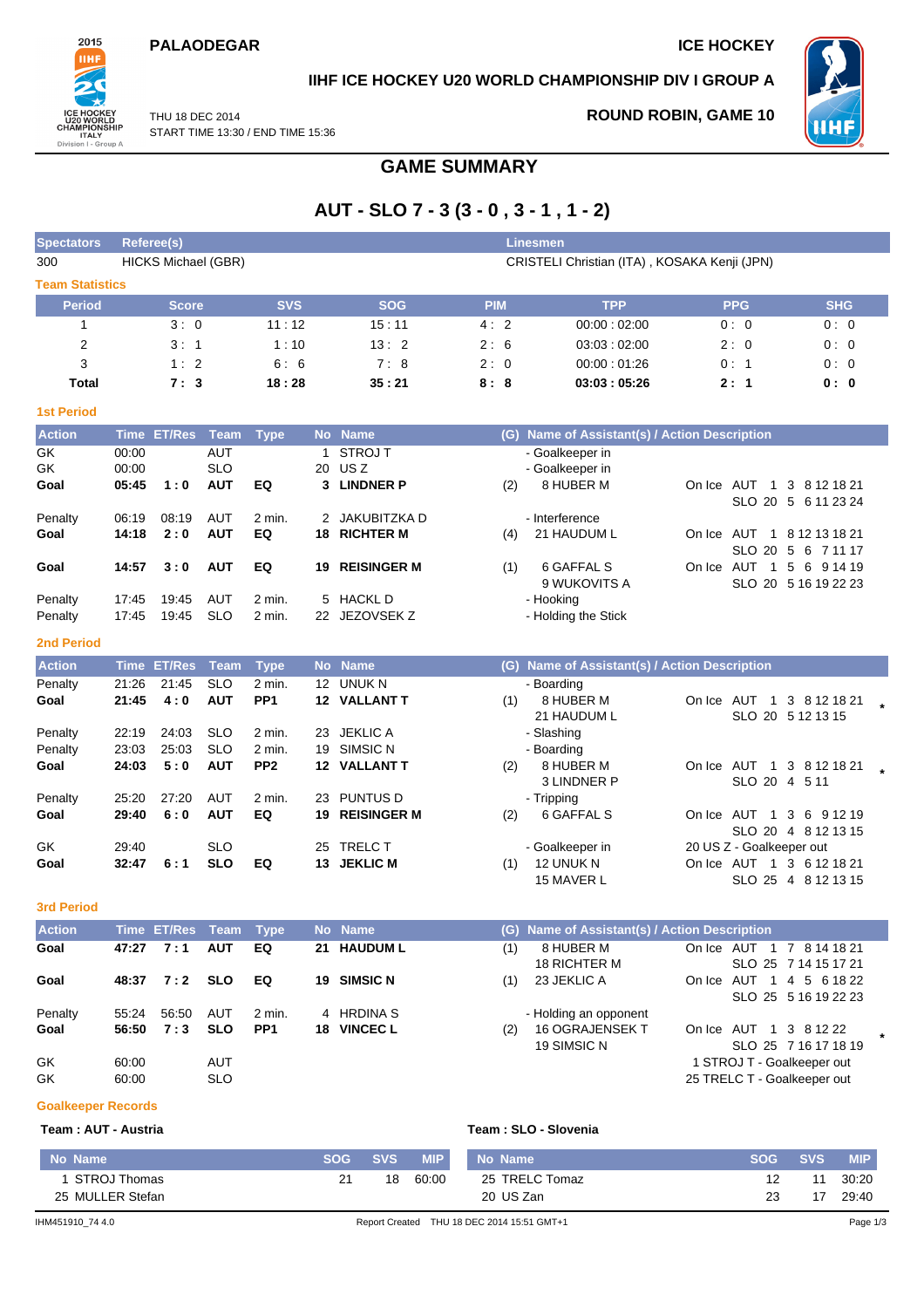### **PALAODEGAR ICE HOCKEY**



## **IIHF ICE HOCKEY U20 WORLD CHAMPIONSHIP DIV I GROUP A**

THU 18 DEC 2014 START TIME 13:30 / END TIME 15:36

### **ROUND ROBIN, GAME 10**



**Game Statistics Team : AUT (red)**

| 19911111119111997   |                             |                |                |                |                |                |              |          |       |                |                      |                |                        |             |
|---------------------|-----------------------------|----------------|----------------|----------------|----------------|----------------|--------------|----------|-------|----------------|----------------------|----------------|------------------------|-------------|
|                     | Head Coach: BADER Roger     |                |                |                |                |                |              |          |       |                | <b>Shots on Goal</b> |                |                        |             |
| <b>No Pos</b>       | <b>Name</b>                 | G.             | A              | P              | <b>PIM</b>     | $FO+$          | FO-          | $FO+/-$  | FO%   |                | $\overline{2}$       | 3 <sup>2</sup> | <b>OT</b><br><b>TS</b> | $+/-$       |
| 3 D                 | LINDNER Philipp +A          |                |                | 2              | 0              | 0              | 0            | 0        | 0.00  | 2              | 3                    |                | 6                      | $+1$        |
| $\mathsf{F}$<br>8   | <b>HUBER Mario</b>          | 0              | 4              | 4              | 0              | 3              |              | 2        | 75.00 |                | 0                    | 0              |                        | $+3$        |
| 12 D                | <b>VALLANT Thomas</b>       | $\overline{2}$ | 0              | 2              | 0              | 0              | $\mathbf 0$  | $\Omega$ | 0.00  | $\mathbf 0$    | 3                    |                | 4                      | $+2$        |
| $\mathsf{F}$<br>18  | RICHTER Marco +C            |                |                | 2              | 0              | 9              | 6            | 3        | 60.00 | 3              | 2                    |                | 6                      | $+1$        |
| 21 F                | <b>HAUDUM Lukas</b>         |                | $\overline{2}$ | 3              | 0              | $\Omega$       | 0            | 0        | 0.00  | $\overline{2}$ | 0                    |                | 3                      | $+2$        |
| 2 D                 | <b>JAKUBITZKA Daniel</b>    | 0              | 0              | 0              | 2              | 0              | 0            | 0        | 0.00  | 1              |                      | 0              | 2                      | 0           |
| 4 D                 | <b>HRDINA Stefan</b>        | 0              | 0              | 0              | $\overline{2}$ | 0              | 0            | 0        | 0.00  | 0              | 0                    | $\mathbf 0$    | 0                      | $-1$        |
| $\mathsf{F}$<br>6   | <b>GAFFAL Stefan</b>        | 0              | 2              | $\overline{2}$ | $\Omega$       | $\overline{2}$ | 2            | $\Omega$ | 50.00 | 0              |                      | $\Omega$       |                        | 0           |
| F<br>9              | <b>WUKOVITS Ali</b>         | 0              |                |                | 0              | 9              | 5            | 4        | 64.29 | 0              | 0                    | 0              | 0                      | $+2$        |
| 19 F                | <b>REISINGER Maximilian</b> | $\overline{2}$ | $\Omega$       | $\overline{2}$ | 0              | $\mathbf 0$    | $\mathbf{0}$ | $\Omega$ | 0.00  | $\mathbf{1}$   | $\Omega$             | $\Omega$       |                        | $+2$        |
| 10 F                | <b>GELFANOV Ruslan</b>      | 0              | 0              | 0              | 0              | 0              | 0            | 0        | 0.00  | 0              | 1                    | 0              |                        | 0           |
| 13 D                | <b>SCHAURHOFER Ivan</b>     | 0              | 0              | 0              | 0              | 0              | 0            | 0        | 0.00  | 1              | 0                    | $\mathbf 0$    |                        | $+1$        |
| 14 D                | <b>KIRCHSCHLAGER Erik</b>   | 0              | 0              | $\Omega$       | $\Omega$       | 0              | 0            | $\Omega$ | 0.00  | 0              |                      | 0              |                        | $+2$        |
| 16 F                | <b>WINKLER Dario</b>        | 0              | 0              | 0              | 0              | 5              | 6            | $-1$     | 45.45 | $\overline{2}$ | 0                    |                | 3                      | $\mathbf 0$ |
| 22 F                | <b>BALTRAM Florian</b>      | 0              | $\Omega$       | $\Omega$       | 0              | 0              | 3            | $-3$     | 0.00  | 1              | $\Omega$             | $\Omega$       |                        | $-1$        |
| 5 D                 | <b>HACKL Dominic</b>        | 0              | 0              | 0              | 2              | 0              | 0            | 0        | 0.00  | 0              | 0                    | 0              | 0                      | 0           |
| $\overline{7}$<br>D | SCHNETZER Ramon (BP)        | 0              | 0              | $\Omega$       | 0              | 0              | 0            | $\Omega$ | 0.00  | 0              | 0                    | $\Omega$       | 0                      | $+1$        |
| F<br>11             | BAUER Sascha +A             | 0              | 0              | $\Omega$       | $\Omega$       | 0              | 0            | $\Omega$ | 0.00  | 0              |                      |                | $\overline{2}$         | $\mathbf 0$ |
| $\mathsf{F}$<br>23  | <b>PUNTUS Damon</b>         | 0              | 0              | 0              | 2              | 0              | 0            | 0        | 0.00  | 0              | 0                    |                |                        | $\mathbf 0$ |
| 24 F                | <b>KAINZ Lukas</b>          | $\Omega$       | $\Omega$       | $\Omega$       | $\Omega$       | 5              | 5            | 0        | 50.00 | 1              | 0                    | $\Omega$       |                        | $\mathbf 0$ |
| GK<br>1.            | <b>STROJ Thomas</b>         | 0              | 0              | 0              | 0              |                |              |          |       | 0              | 0                    | 0              | 0                      |             |
| 25 GK               | <b>MULLER Stefan</b>        | 0              | $\Omega$       | 0              | 0              |                |              |          |       |                | 0                    | 0              | 0                      |             |
| <b>Total</b>        |                             | 7              | 11             | 18             | 8              | 33             | 28           | 5        | 54.10 | 15             | 13                   | 7              | 35                     |             |

| Team : SLO (white) |                             |          |          |          |                |                |                |              |        |                |                      |                |           |                |             |
|--------------------|-----------------------------|----------|----------|----------|----------------|----------------|----------------|--------------|--------|----------------|----------------------|----------------|-----------|----------------|-------------|
|                    | Head Coach: DRINOVEC Gorazd |          |          |          |                |                |                |              |        |                | <b>Shots on Goal</b> |                |           |                |             |
| <b>No Pos</b>      | <b>Name</b>                 | G        | A        | P        | <b>PIM</b>     | $FO+$          | FO-            | $FO+/-$      | FO%    |                | $\overline{2}$       | 3 <sup>1</sup> | <b>OT</b> | <b>TS</b>      | $+/-$       |
| 5 D                | <b>CEPON Kristjan</b>       | 0        | 0        | 0        | $\mathbf 0$    | 0              | 0              | 0            | 0.00   | 3              | $\mathbf 0$          | 0              |           | 3              | $-2$        |
| $\mathsf{F}$<br>6  | <b>KALAN Tilen</b>          | 0        | $\Omega$ | $\Omega$ | 0              | 1              | 0              | $\mathbf{1}$ | 100.00 | 0              | 0                    | $\Omega$       |           | $\Omega$       | $-2$        |
| 11 F               | $PEM Nik + C$               | 0        | 0        | 0        | 0              | 10             | 12             | $-2$         | 45.45  | 0              | 0                    | 0              |           | 0              | $-2$        |
| D<br>23            | <b>JEKLIC Ales</b>          | 0        |          |          | 2              | 0              | $\Omega$       | 0            | 0.00   | 2              | 0                    | 2              |           | 4              | $-1$        |
| 24 F               | HADZIC Sebastjan            | 0        | 0        | $\Omega$ | $\Omega$       | $\mathbf 0$    | 1              | -1           | 0.00   | $\overline{2}$ | $\Omega$             | 1              |           | 3              | $-1$        |
| 7 D                | KRAIGHER Luka (BP)          | 0        | 0        | 0        | 0              | 0              | 0              | 0            | 0.00   | 0              | 1                    | 0              |           |                | $-2$        |
| 16 F               | <b>OGRAJENSEK Tim</b>       | 0        |          |          | 0              | 0              |                | -1           | 0.00   | 0              | 0                    | $\Omega$       |           | 0              | $\mathbf 0$ |
| 17 D               | LOGAR Miha $+A$             | 0        | 0        | 0        | 0              | 0              | 0              | 0            | 0.00   | $\Omega$       | 0                    | $\Omega$       |           | $\Omega$       | $-2$        |
| 19 F               | <b>SIMSIC Nik</b>           |          |          | 2        | $\overline{2}$ | 8              | 6              | 2            | 57.14  | 0              | 0                    | 0              |           | 0              | $\pmb{0}$   |
| 22 F               | JEZOVSEK Zan                | 0        | 0        | 0        | $\overline{2}$ | $\mathbf 0$    |                | $-1$         | 0.00   | 0              | 0                    |                |           |                | $\mathbf 0$ |
| 4 D                | <b>ZORKO Luka</b>           | 0        | 0        | 0        | 0              | 0              | 0              | 0            | 0.00   | 0              | $\mathbf 0$          | 2              |           | 2              | 0           |
| D<br>8             | <b>KOMPOLSEK Andraz</b>     | 0        | 0        | 0        | 0              | 0              | 0              | $\Omega$     | 0.00   | 0              | 0                    | $\Omega$       |           | 0              | 0           |
| $\mathsf{F}$<br>12 | <b>UNUK Nik</b>             | 0        |          |          | $\overline{2}$ | $\mathbf 0$    | 0              | 0            | 0.00   | 2              | 0                    | 0              |           | $\overline{2}$ | $\mathbf 0$ |
| $\mathsf{F}$<br>18 | VINCEC Luka +A              |          | 0        |          | 0              | $\overline{2}$ | 5              | $-3$         | 28.57  | 0              | $\mathbf 0$          |                |           |                | $\mathbf 0$ |
| 21 F               | POTOCNIK Kristof            | $\Omega$ | $\Omega$ | $\Omega$ | $\Omega$       | $\Omega$       | $\Omega$       | $\Omega$     | 0.00   | $\Omega$       | $\Omega$             | $\Omega$       |           | $\Omega$       | $-1$        |
| 9 F                | GROSELJ Sebastjan           | 0        | 0        | 0        | 0              | 0              | 0              | 0            | 0.00   | 0              | $\mathbf 0$          | 0              |           | 0              | $\mathbf 0$ |
| D<br>10            | <b>LAMPIC Jan</b>           | 0        | 0        | $\Omega$ | 0              | 0              | 0              | 0            | 0.00   | 0              | 0                    | $\Omega$       |           | 0              | $\mathbf 0$ |
| 13 F               | <b>JEKLIC Matic</b>         |          | 0        |          | 0              | 0              | $\Omega$       | $\Omega$     | 0.00   |                | 1                    |                |           | 3              | $\mathbf 0$ |
| 14 F               | <b>GLAVIC Gasper</b>        | 0        | 0        | 0        | $\mathbf 0$    | 0              | 0              | $\Omega$     | 0.00   | 0              | 0                    | 0              |           | 0              | $-1$        |
| 15 F               | <b>MAVER Luka</b>           | 0        |          |          | $\Omega$       | $\overline{7}$ | $\overline{7}$ | $\Omega$     | 50.00  | 1              | $\mathbf 0$          | $\Omega$       |           | 1              | $-1$        |
| 20 GK              | US Zan                      | 0        | 0        | 0        | 0              |                |                |              |        | 0              | 0                    | 0              |           | 0              |             |
| 25 GK              | <b>TRELC Tomaz</b>          | 0        | 0        | 0        | 0              |                |                |              |        | 0              | 0                    | $\Omega$       |           | 0              |             |
| Total              |                             | 3        | 5        | 8        | 8              | 28             | 33             | -5           | 45.90  | 11             | $\mathbf{2}$         | 8              |           | 21             |             |